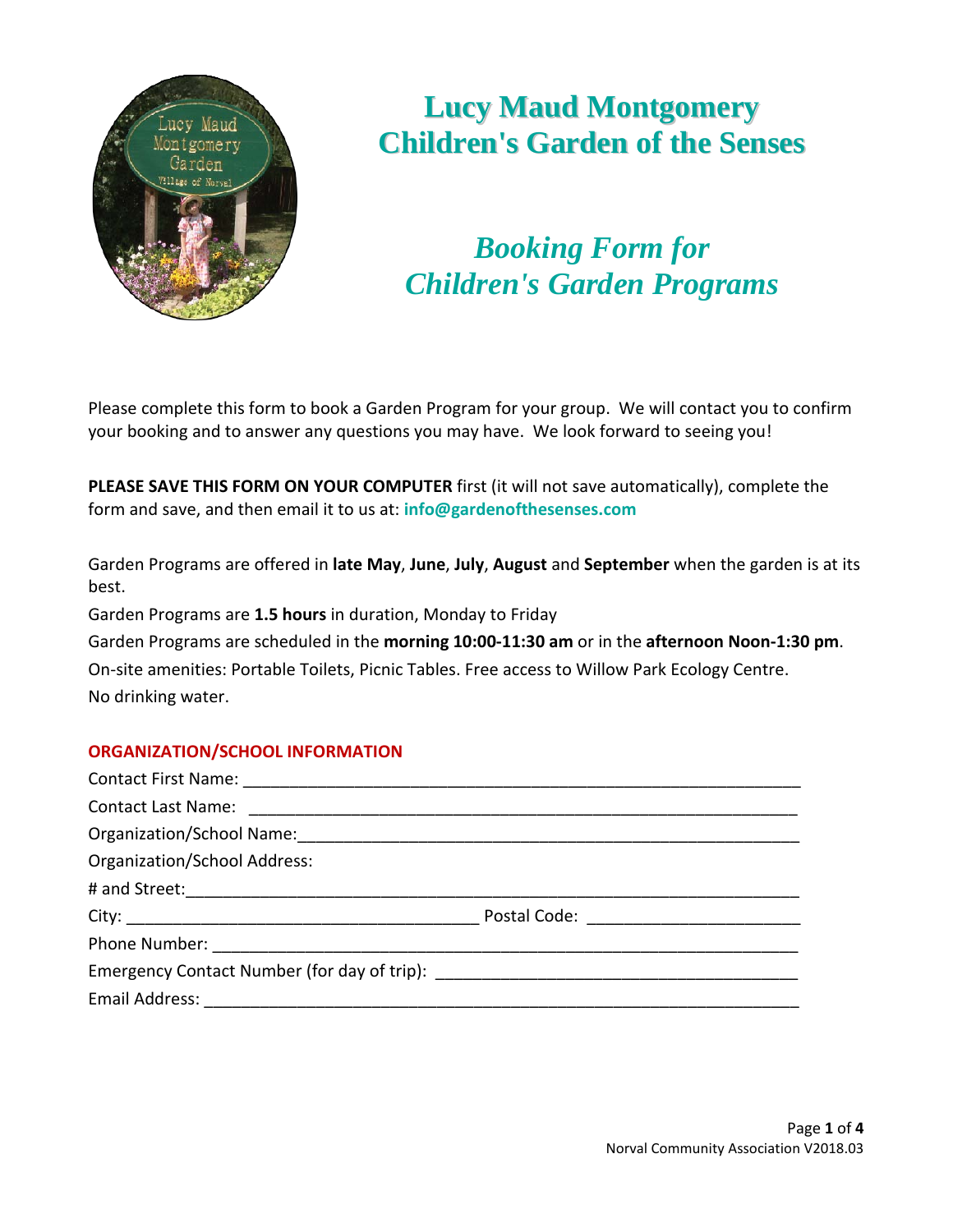# **AGE**

Pre-School/Day Care JK/SK Grade 1 Grade 2 Grade 3 Other Grade (Indicate) Summer Camp - Age of Participants Other Group - Age of Participants Please tell us about your group and if there are any particular activities you would like to have incorporated in our Garden Program for you. \_\_\_\_\_\_\_\_\_\_\_\_\_\_\_\_\_\_\_\_\_\_\_\_\_\_\_\_\_\_\_\_\_\_\_\_\_\_\_\_\_\_\_\_\_\_\_\_\_\_\_\_\_\_\_\_\_\_\_\_\_\_\_\_\_\_\_\_\_\_\_\_\_\_\_\_

\_\_\_\_\_\_\_\_\_\_\_\_\_\_\_\_\_\_\_\_\_\_\_\_\_\_\_\_\_\_\_\_\_\_\_\_\_\_\_\_\_\_\_\_\_\_\_\_\_\_\_\_\_\_\_\_\_\_\_\_\_\_\_\_\_\_\_\_\_\_\_\_\_\_\_\_ \_\_\_\_\_\_\_\_\_\_\_\_\_\_\_\_\_\_\_\_\_\_\_\_\_\_\_\_\_\_\_\_\_\_\_\_\_\_\_\_\_\_\_\_\_\_\_\_\_\_\_\_\_\_\_\_\_\_\_\_\_\_\_\_\_\_\_\_\_\_\_\_\_\_\_\_ \_\_\_\_\_\_\_\_\_\_\_\_\_\_\_\_\_\_\_\_\_\_\_\_\_\_\_\_\_\_\_\_\_\_\_\_\_\_\_\_\_\_\_\_\_\_\_\_\_\_\_\_\_\_\_\_\_\_\_\_\_\_\_\_\_\_\_\_\_\_\_\_\_\_\_\_

# **COST**

Total # Participants \_\_\_\_\_\_\_\_\_\_\_\_\_\_\_\_\_\_\_

\$6.00 per participant for the **Garden Explorers Program** with a **minimum group charge of \$120.00 per group**.

\$7.00 per participant for the **Design and Plant a Garden Program** and/or the **All Food Begins with a Plant Program** with a **minimum group charge of \$140.00 per group**.

# **Maximum 29 participants in one group\*. 30+ participants will be divided into two or more groups.**

\* For groups with special needs, a maximum group size of 12 is recommended.

There is no charge for teachers, assistants, parents, volunteers, and special needs assistants for children with special needs.

## **DATES and TIMES**

## **Dates**

Please provide us with one or more dates (or the month) when you would like to book a Garden Program. We will contact you about availability or alternative options.

# **Times**

Please select either morning or afternoon (for the dates or month you have selected) when you would like to book your Garden Program. Please also indicate which of the 3 Garden Programs you would like to book for the selected time slot.

| 1. Date/Month             |          |                |
|---------------------------|----------|----------------|
| Morning 10:00-11:30 am    |          |                |
| # Participants ____       | # Groups | Garden Program |
| Afternoon Noon-1:30 pm    |          |                |
| # Participants            | # Groups | Garden Program |
| Other - please contact us |          |                |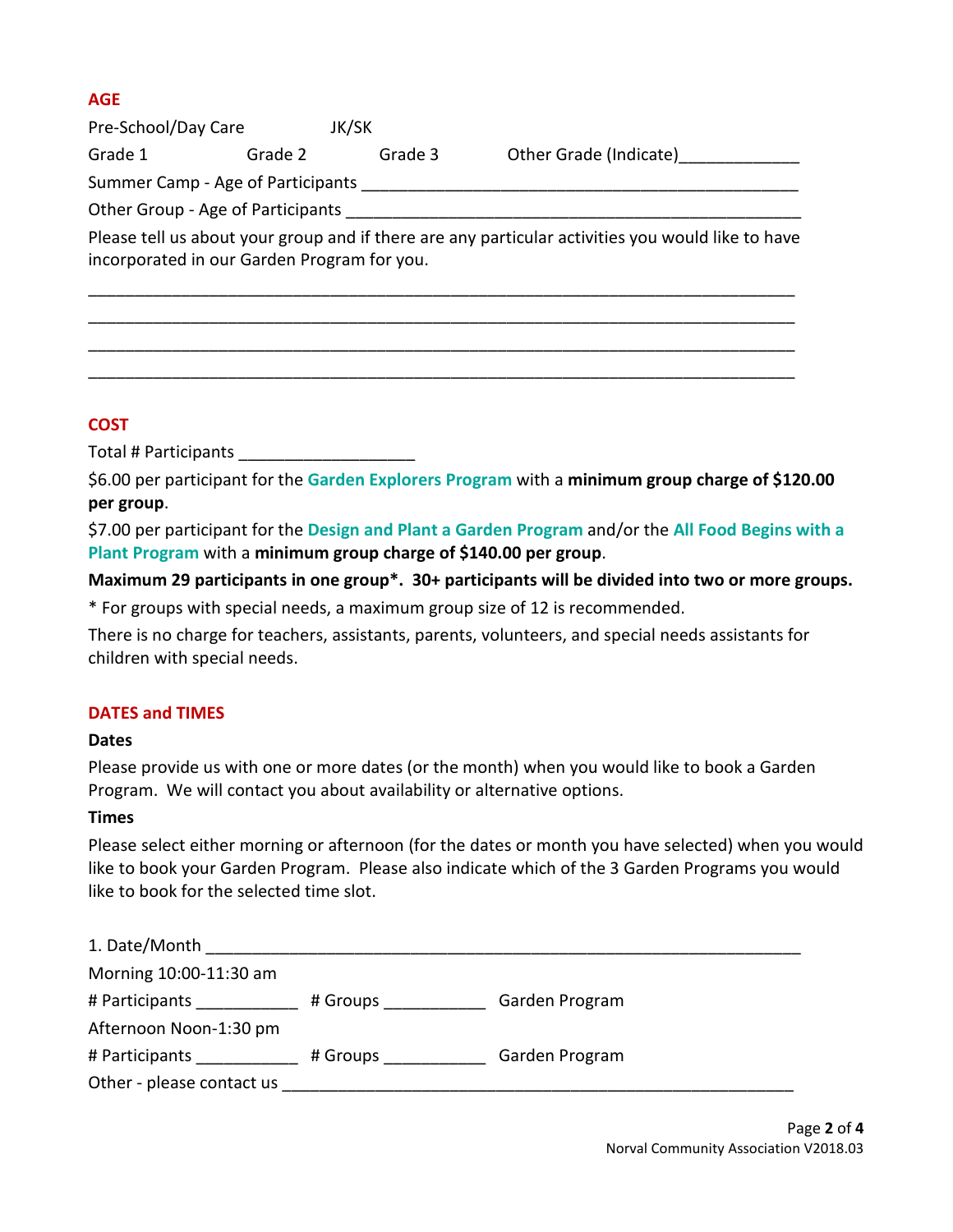| Morning 10:00-11:30 am                                               |  |
|----------------------------------------------------------------------|--|
| # Participants _____________ # Groups _______________ Garden Program |  |
| Afternoon Noon-1:30 pm                                               |  |
| # Participants _____________ # Groups _______________ Garden Program |  |
|                                                                      |  |
|                                                                      |  |
|                                                                      |  |
| Morning 10:00-11:30 am                                               |  |
| # Participants _____________ # Groups _______________ Garden Program |  |
| Afternoon Noon-1:30 pm                                               |  |
| # Participants _____________ # Groups ______________ Garden Program  |  |
|                                                                      |  |
|                                                                      |  |
|                                                                      |  |
| Morning 10:00-11:30 am                                               |  |
| # Participants _____________ # Groups _______________ Garden Program |  |
| Afternoon Noon-1:30 pm                                               |  |
| # Participants ____________ # Groups _____________ Garden Program    |  |
|                                                                      |  |

**NOTE: In order to ensure the safety of our visitors and provide the best quality programs, we must limit our capacity to a maximum of 3 groups at one time.**

## **WILL YOU ARRIVE EARLIER or STAY LONGER?**

| Will your group arrive earlier (Yes/No)                                                                                                                                                                                            | or <b>stay longer (Yes/No)</b> | than your                 |
|------------------------------------------------------------------------------------------------------------------------------------------------------------------------------------------------------------------------------------|--------------------------------|---------------------------|
| Garden Program to visit Willow Park Ecology Centre (Yes/No)                                                                                                                                                                        |                                | , or to have lunch in the |
| Garden (Yes/No)                                                                                                                                                                                                                    |                                |                           |
| $\mathcal{L}$ and the set of the set of the set of the set of the set of the set of the set of the set of the set of the set of the set of the set of the set of the set of the set of the set of the set of the set of the set of |                                |                           |

(Note: We don't provide food/refreshments/water and we ask visitors to make their lunches as litterless as possible.)

## **ALLERGIES**

Please tell us about any participant allergies we should be aware of (e.g. eggs, nuts, sesame seeds)

\_\_\_\_\_\_\_\_\_\_\_\_\_\_\_\_\_\_\_\_\_\_\_\_\_\_\_\_\_\_\_\_\_\_\_\_\_\_\_\_\_\_\_\_\_\_\_\_\_\_\_\_\_\_\_\_\_\_\_\_\_\_\_\_\_\_\_\_\_\_\_\_\_\_\_\_\_ \_\_\_\_\_\_\_\_\_\_\_\_\_\_\_\_\_\_\_\_\_\_\_\_\_\_\_\_\_\_\_\_\_\_\_\_\_\_\_\_\_\_\_\_\_\_\_\_\_\_\_\_\_\_\_\_\_\_\_\_\_\_\_\_\_\_\_\_\_\_\_\_\_\_\_\_\_